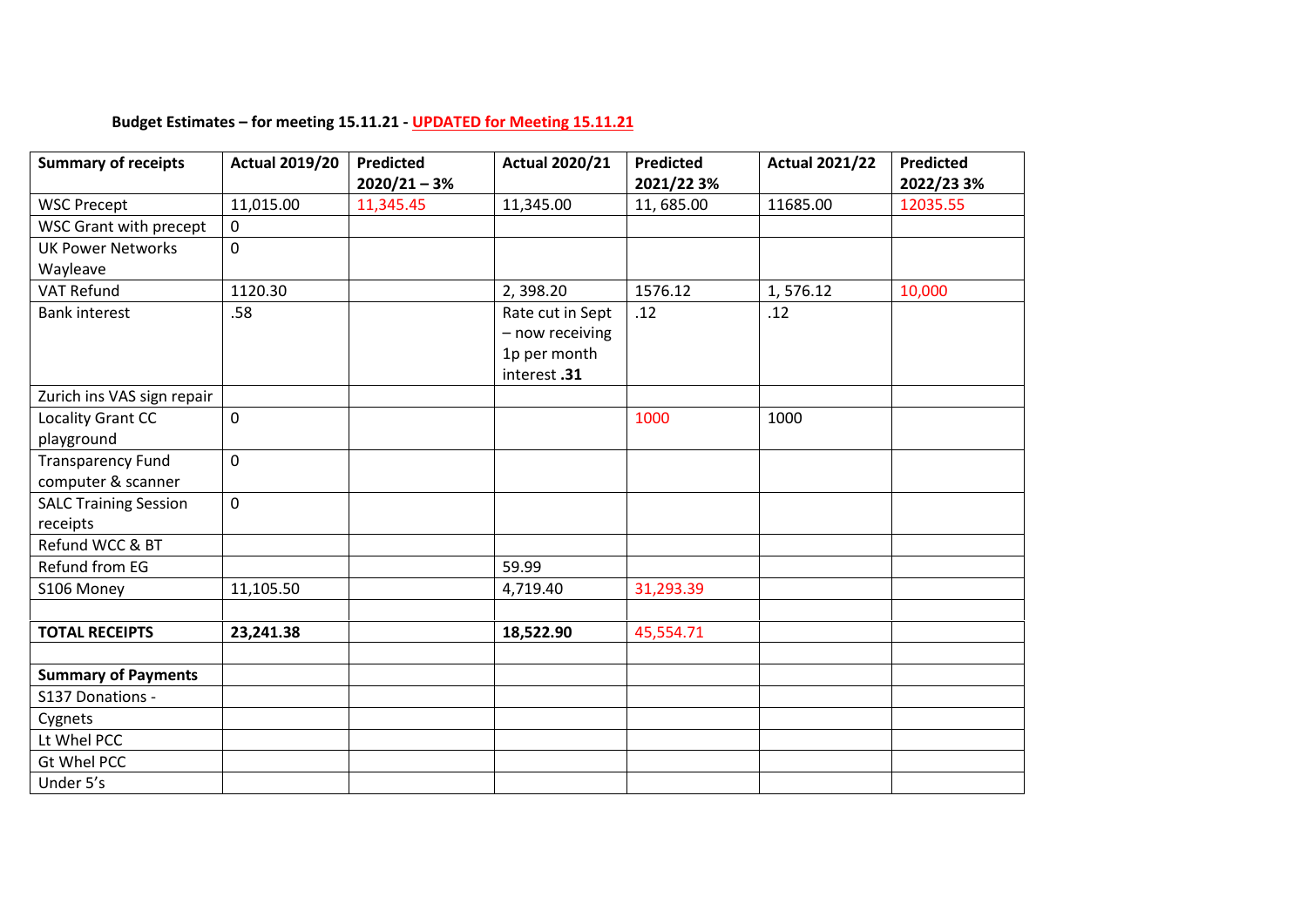| St Eds Way Newsletter         |         |               |               |          |          |        |
|-------------------------------|---------|---------------|---------------|----------|----------|--------|
| Suffolk Wildlife Trust        |         |               |               |          |          |        |
| <b>TOTAL s137</b>             |         |               |               |          |          |        |
|                               |         |               |               |          |          |        |
| Administration                |         |               |               |          |          |        |
| Clerk's salary                | 2461.06 | 2,616.05      | 2,539.80      | 2,833.28 | 2,833.28 |        |
| Clerk's expenses              | 510.00  | 525.30        | 419.23        | 500      |          |        |
| Clerk's mileage               |         |               |               | 100      |          |        |
| Clerk's training              | 132.00  | 135.96        | 16.00         | 400      | 25.00    |        |
|                               |         |               |               |          | 250.00   |        |
| Clerk's DBS check             | 25.00   | $\mathsf 0$   |               |          |          |        |
| Computer & scanner            |         |               |               |          |          |        |
| licence                       |         |               |               |          |          |        |
| Auditor                       | 145.00  | 159.65 (3% of | 195.00        | 199.00   | 199.00   | 204.97 |
|                               |         | 155)          |               |          |          |        |
| <b>Community Centre Hire</b>  |         | 453.20        | $\mathbf 0$   | 450      |          |        |
| Insurance                     | 320.32  |               | 320.32        | 433.17   | 433.17   | 446.16 |
| Insurance 2 <sup>nd</sup> VAS |         |               |               |          |          |        |
| VAS repair 100 excess         |         |               |               |          |          |        |
| only                          |         |               |               |          |          |        |
| Batteries & Charger           |         |               | $(125.99 -$   |          |          |        |
|                               |         |               | claimed in    |          |          |        |
|                               |         |               | Clerk's Exps) |          |          |        |
| <b>Subscriptions SALC</b>     | 366.58  | 377.57        | 379.73        | 390.79   | 390.79   | 402.51 |
| Suffolk Acre                  |         |               |               |          |          |        |
| Information                   |         |               | 35.00         |          |          |        |
| Commissioner's Office         |         |               |               |          |          |        |
| (GDPR)                        |         |               |               |          |          |        |
| Office 365 subscription       | 59.99   | 61.78         | 59.99         |          |          |        |
| Norton Anti-virus             |         |               | 34.99         | 34.99    |          |        |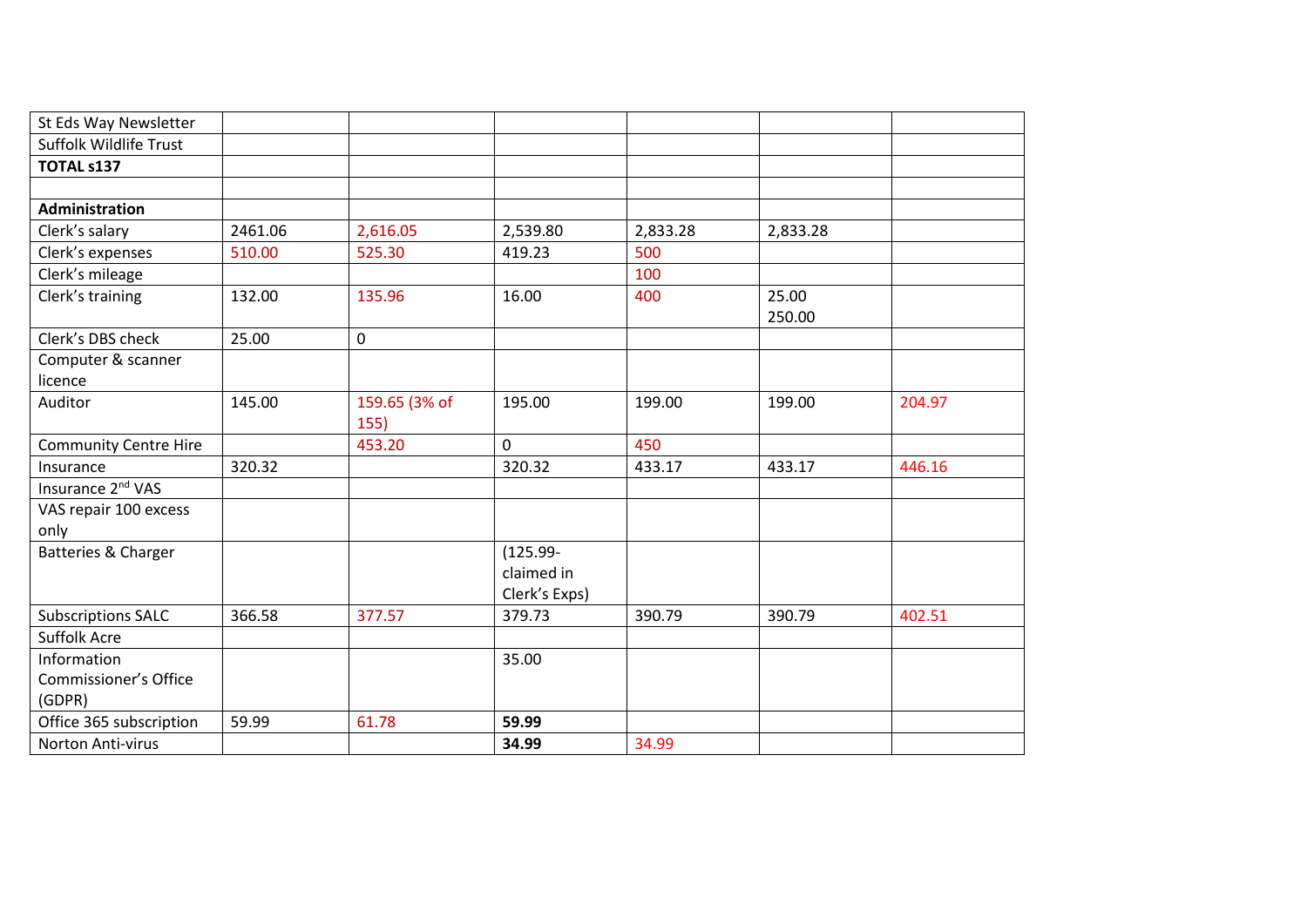| Website                      | 32.19   | 33.15  | 28.83            |              |         |  |
|------------------------------|---------|--------|------------------|--------------|---------|--|
| (WordPress.com + web         |         |        |                  |              |         |  |
| address domain)              |         |        |                  |              |         |  |
| Website Design               |         |        |                  | 444.00       | 444.00  |  |
| <b>TOTAL</b>                 | 3959.96 |        | 4028.89          | 5,200.24     |         |  |
| <b>ADMINISTRATION</b>        |         |        |                  |              |         |  |
|                              |         |        |                  |              |         |  |
| <b>Other Services</b>        |         |        |                  |              |         |  |
| VAS signs new                |         |        |                  |              |         |  |
| batteries/bracket/repairs    |         |        |                  |              |         |  |
| Tree work by WSC             |         |        | 134.12           |              |         |  |
| Railway Line upkeep &        |         |        |                  | 96.80        | 96.80   |  |
| signs/one off cut            |         |        |                  | 96.80        | 96.80   |  |
| <b>Grass cutting village</b> | 726.60  | 748.39 | **Railway Walk   | 118.80 April | 118.80  |  |
|                              |         |        | cut only once    | 118.80 May   | 118.80  |  |
|                              |         |        | this year so far |              |         |  |
|                              |         |        | $**414.70$       |              |         |  |
| <b>BT Internet services</b>  |         |        |                  |              |         |  |
| <b>TOTAL OTHER SERVICES</b>  | 726.60  |        | 548.82           | 331.20       | 331.20  |  |
|                              |         |        |                  |              |         |  |
| <b>One Off Payments</b>      |         |        |                  |              |         |  |
| <b>Donation West Suffolk</b> |         |        |                  | 200.00       | 200.00  |  |
| <b>Citizens Advice</b>       |         |        |                  |              |         |  |
| <b>EAA Ambulance</b>         |         |        |                  | 100.00       | 100.00  |  |
| Wicksteed re-paint play      |         |        |                  | 4719.40      | 4719.40 |  |
| area                         |         |        |                  |              |         |  |
| Railway Walk - Gate          |         |        |                  | 165.00       | 165.00  |  |
| reinstated                   |         |        |                  |              |         |  |
| Gift for outgoing clerk      | 37.00   |        |                  |              |         |  |
| Lt Whelnetham Church         | 100.00  |        |                  |              |         |  |
| donation                     |         |        |                  |              |         |  |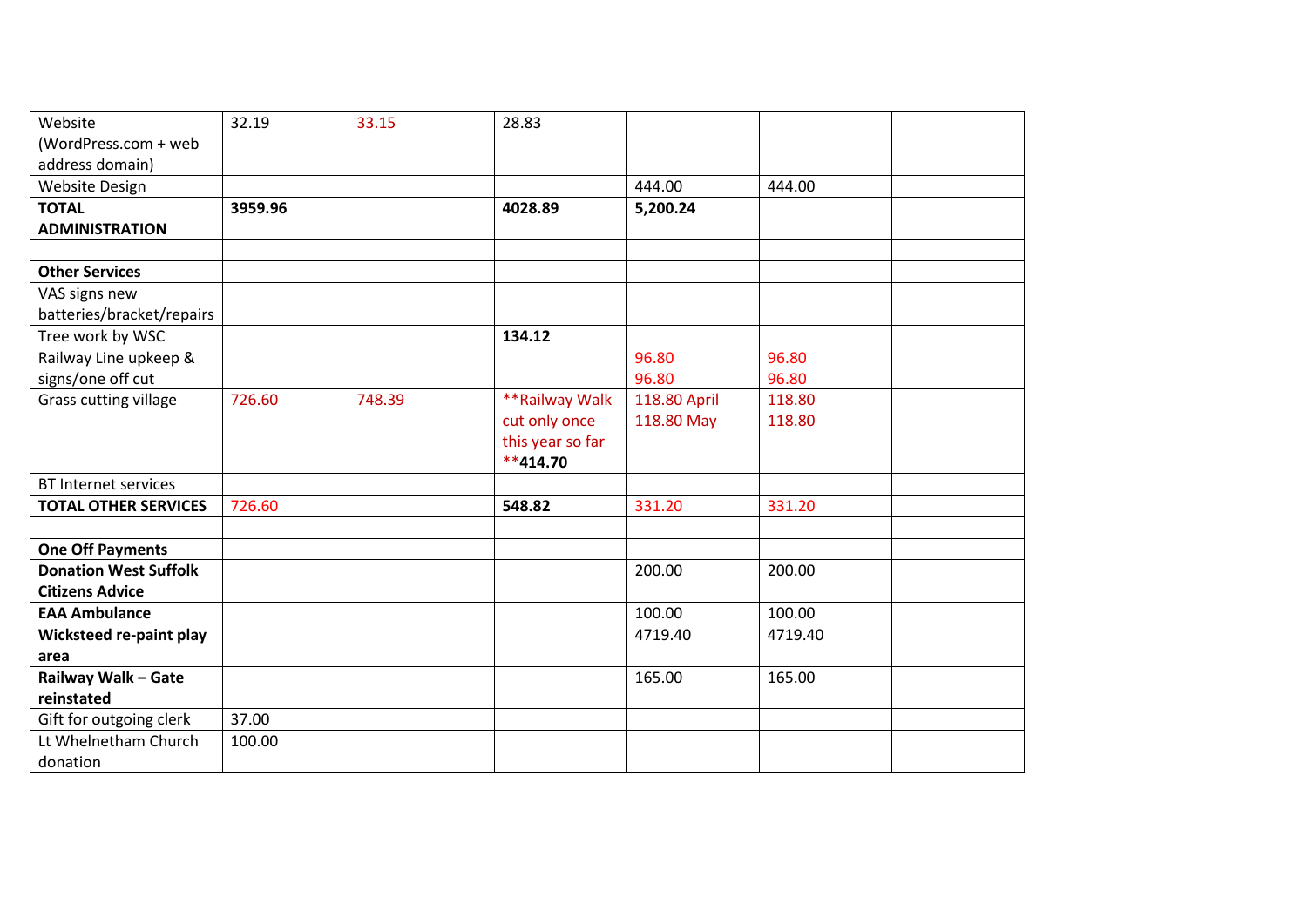| Gt Whelnetham Church            |           |         |          |  |
|---------------------------------|-----------|---------|----------|--|
| donation                        |           |         |          |  |
| Computer Repair/install         | 135.00    |         |          |  |
| new SSD & migrate data          |           |         |          |  |
| Comm Centre donation -          | 500.00    |         |          |  |
| fireworks                       |           |         |          |  |
| <b>ARO Parliamentary</b>        |           |         |          |  |
| election fee                    |           |         |          |  |
| Dog Bin - Raynsford Rd          |           |         |          |  |
| Defib plus training &           | 277.44    |         |          |  |
| fitting                         |           |         |          |  |
| Election expenses parish        | 21.34     |         |          |  |
| recharge for                    |           |         |          |  |
| uncontested election on         |           |         |          |  |
| 2 <sup>nd</sup> May 2019        |           |         |          |  |
| WW1 100 yrs                     |           |         |          |  |
| remembrance costs               |           |         |          |  |
| bench installation              |           |         |          |  |
| Grit bins                       |           |         |          |  |
| purchased/installation          |           |         |          |  |
| Play Area replacement           |           |         |          |  |
| equip & signs                   |           |         |          |  |
| Play Area surface               | 13,326.60 |         |          |  |
| replaced                        |           |         |          |  |
| Tree felling & Planting         |           |         |          |  |
| VAS                             |           |         |          |  |
| Noticeboard                     |           |         |          |  |
| refurbishment                   |           |         |          |  |
| <b>VAT</b>                      |           |         |          |  |
| <b>Traffic Regulation Order</b> |           | 7080.00 |          |  |
| <b>TOTAL ONE-OFF</b>            | 14,489.56 | 7080.00 | 5,184.40 |  |
| <b>PAYMENTS</b>                 |           |         |          |  |